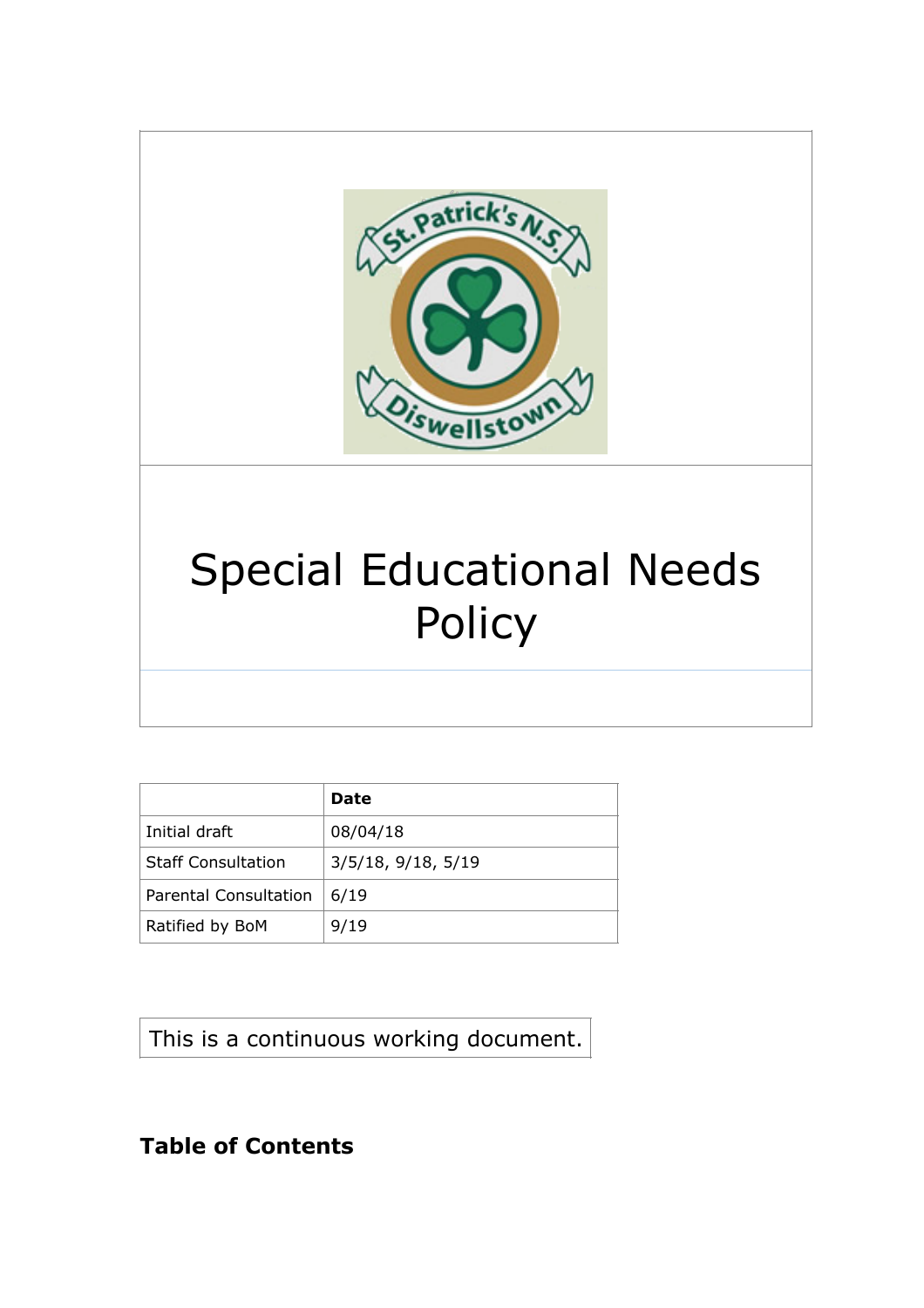|                                                                                                                                                                                | Page      |
|--------------------------------------------------------------------------------------------------------------------------------------------------------------------------------|-----------|
| <b>Guiding Principles</b>                                                                                                                                                      | 3         |
| <b>Inclusion</b>                                                                                                                                                               | 3         |
| <b>Meeting children's diverse needs</b>                                                                                                                                        | 3         |
| A Planning template, to guide the allocation of additional teaching<br>supports for pupils with Special Educational Needs                                                      | 3         |
| Order of priority in which additional supports are allocated                                                                                                                   | 4         |
| Timetabling                                                                                                                                                                    | 5         |
| Whole School Strategies to minimise learning difficulties                                                                                                                      | 5.        |
| Overcoming potential barriers to learning and assessment, for<br>individuals and groups of children                                                                            | 6         |
| <b>Roles:</b><br><b>Board of Management</b><br><b>Principal</b><br><b>SEN co-ordinator</b><br><b>Class teacher</b><br><b>Special Education Teacher (SET)</b><br><b>Parents</b> | $6 - 9$   |
| <b>Communication with parents</b>                                                                                                                                              | 9         |
| <b>Enrolment</b>                                                                                                                                                               | 9         |
| <b>Resources</b>                                                                                                                                                               | 10        |
| <b>Allocation of Special Education Teachers (SETs)</b>                                                                                                                         | 10        |
| <b>Stages of assessment and provision</b>                                                                                                                                      | 10        |
| <b>Standardised assessment</b>                                                                                                                                                 | 11        |
| <b>Differentiated booklists</b>                                                                                                                                                | 11        |
| <b>Record of differentiated support</b>                                                                                                                                        | $11 - 13$ |
| <b>Review of support plans</b>                                                                                                                                                 | 13        |
| <b>Record keeping</b>                                                                                                                                                          | 14        |
| <b>Complaints</b>                                                                                                                                                              | 14        |
| <b>Monitoring and reviewing</b>                                                                                                                                                | 14        |
| <b>Appendix 1: A Continuum of Support</b>                                                                                                                                      | 15        |
| Appendix 2: Identification of educational needs, through the<br><b>Continuum of Support Process</b>                                                                            | 16        |
| <b>References</b>                                                                                                                                                              | 17        |

# **Glossary**

BIAP: Belfield Infant Assessment Profile SEN: Special Educational Needs BOM: Board of Management SESS: Special Ed Support Service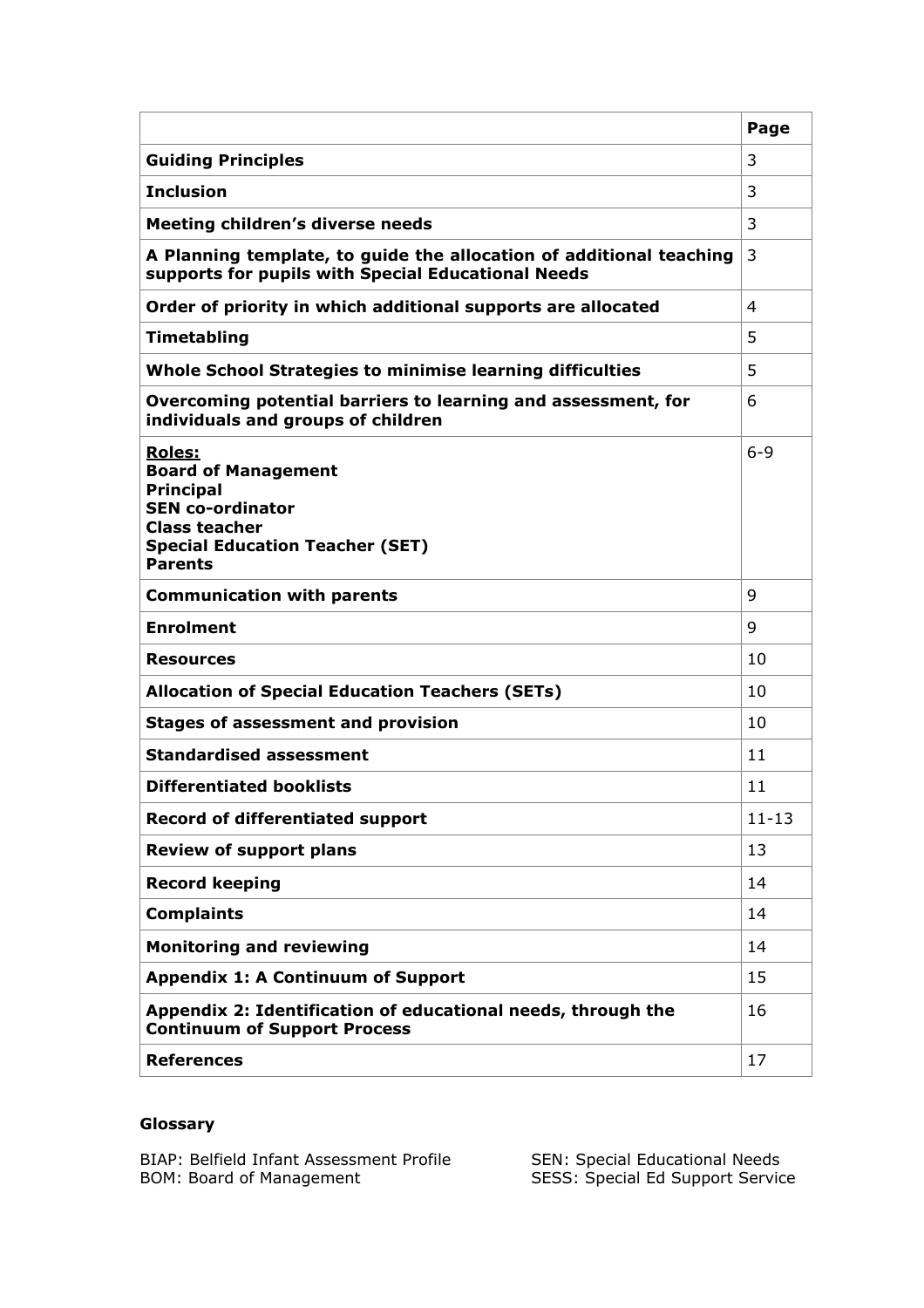CPD: Continued Professional Development SET: Special Education Teacher DES: Department of Education and Skills SLD: Specific Learning Difficulty DOC: Daughters of Charity SNA: Special Needs Assistant IEP: Individual Education Plan IPLP: Individual Profile and Learning Programme LITH: Low incidence teaching hours MIST: Middle Infant Screening Test NCSE: National Council for Special Education NEPS: National Educational Psychological service NRIT: Non-reading intelligence test NVRT: Non-verbal reasoning test

# **Guiding Principles:**

- ! All our children have a right to an education which is appropriate to them as individuals. We want them to feel that they are a valued part of our school community.
- The resources provided to support pupils with special educational needs, are used to facilitate the development of a truly inclusive school.
- Supports provided to pupils with special educational needs, are based on identified needs and are informed by regular reviews of progress (in consultation with parents and pupils) as outlined in the Continuum of Support Guidelines (2007).
- The class teacher has primary responsibility for the progress and care of all pupils in the classroom, including pupils with special educational needs.
- ! **Pupils with the greatest levels of need have access to the greatest level of support,** and whenever possible, these pupils are supported by teachers with relevant expertise who can provide continuity of support, in accordance with Circular 13/17 and the accompanying Guidelines.

As far as possible, therefore, it is our aim to minimise the difficulties that children may experience. We aim to achieve this by adopting **three principles** that are essential to developing a more inclusive curriculum.

#### **1. Inclusion:**

We are fully committed to the principle of inclusion and the good practice which makes it possible. Our policy as set out in this document, aims to enable children with SEN and children whose first language is not English, to become fully integrated members of our school community. This is achieved by careful consideration of the needs of each child and by either modifying activities or by providing support that will help the child to participate in them.

We aim to give every child the opportunity to experience success in learning and to achieve as high a standard as possible. In order to do this, St. Patrick's uses the 'Continuum of Support Process' as outlined in Table 1 below to identify educational needs. Identification of educational needs is central to setting suitable learning challenges for our pupils with SEN. Using the continuum of support framework, our school identifies pupils' educational needs to include academic, social and emotional needs, as well as needs associated with physical, sensory, language and communication difficulties. It is important to look at a pupil's needs in context, and to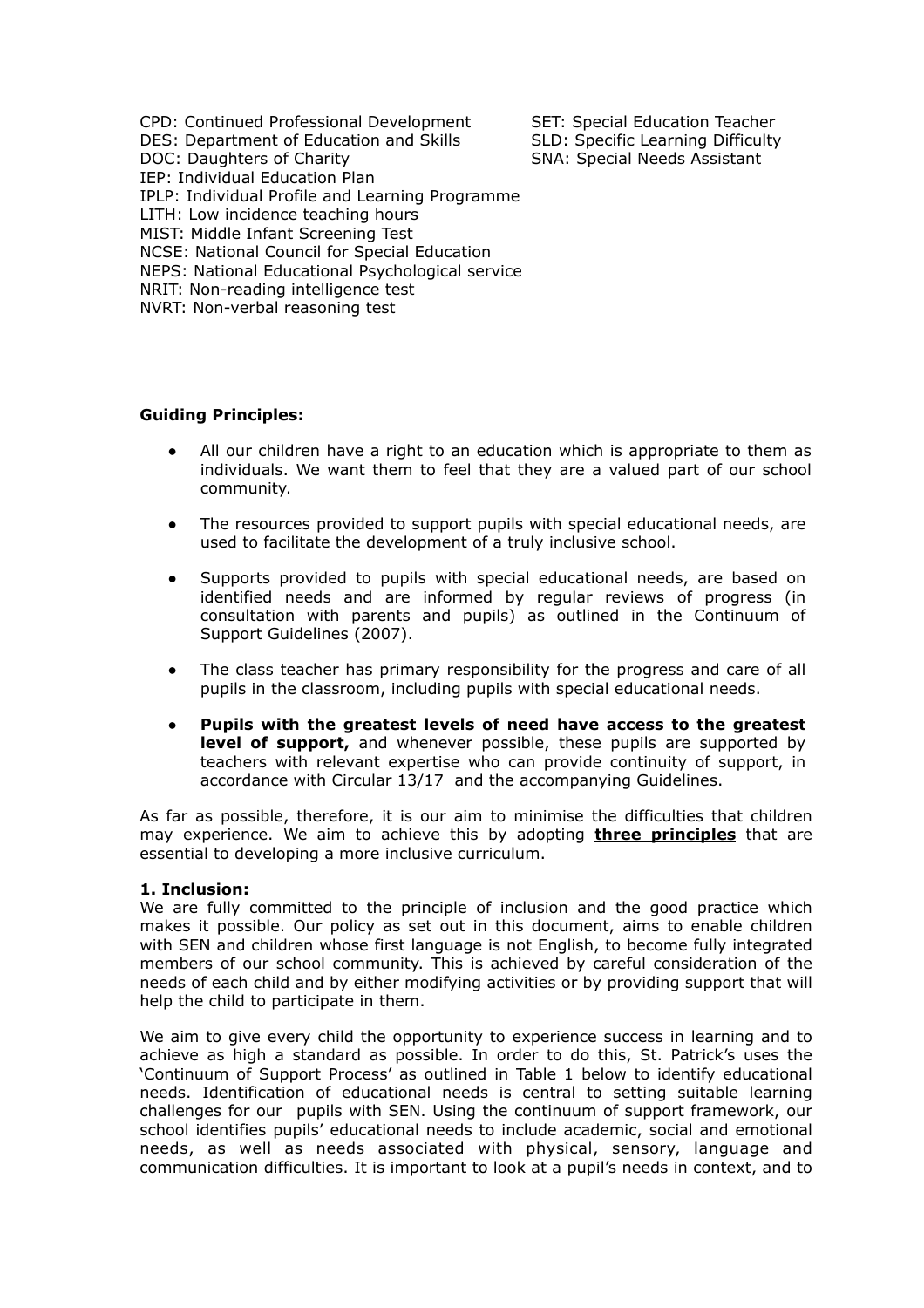use our resources to support this (for example, learning environment checklist, teacher checklist for whole-class structures and supports).

# **2. Meeting Children's Diverse Learning Needs**

We take into account the different backgrounds, experiences, interests and strengths that influence the way in which children learn, when we plan our approaches to teaching and learning. In planning our support, the 'Planning Template' outlining the 6 point action plan below is utilised.

# ! **Planning Template to Guide the Allocation of Additional Teaching Supports for Pupils with Special Educational Needs (Primary Guidelines, P.19-20)**

|                                                                               | We review existing information on pupils' needs, using<br>school-based data and any information from parents and<br>external professionals.                                                                                                                                                                                                                                                        |
|-------------------------------------------------------------------------------|----------------------------------------------------------------------------------------------------------------------------------------------------------------------------------------------------------------------------------------------------------------------------------------------------------------------------------------------------------------------------------------------------|
| Action<br>1:<br>Identification of<br>pupils with special<br>educational needs | We engage in additional screening and data gathering as<br>required, using informal and formal assessment approaches<br>(for example, teacher observations, information on social<br>and emotional competence, standardised tests, diagnostic<br>tests).                                                                                                                                           |
|                                                                               | We identify all pupils with special educational needs in the<br>school and match their needs to the appropriate level on the<br>Continuum of Support.                                                                                                                                                                                                                                              |
| Action 2: Setting<br>targets                                                  | Based on individual needs, we set clear learning targets for<br>each pupil at each level of the continuum of support.                                                                                                                                                                                                                                                                              |
| Action 3: Planning<br>teaching methods<br>and approaches                      | We identify the level and type of intervention required to<br>meet targets for each pupil on the continuum of support. We<br>consider methodologies best suited to promoting meaningful<br>inclusion such as differentiation, heterogeneous grouping,<br>team-teaching and small group teaching. We are mindful<br>that the interventions and supports that we are using are<br>evidence-informed. |
| Action 4: Organising<br>early intervention<br>and prevention<br>programmes    | Based on identified needs, school management in<br>consultation with support team and class teachers, choose<br>evidence-informed early intervention/prevention<br>programmes to address concerns. We identify time needed<br>and staffing commitment required.                                                                                                                                    |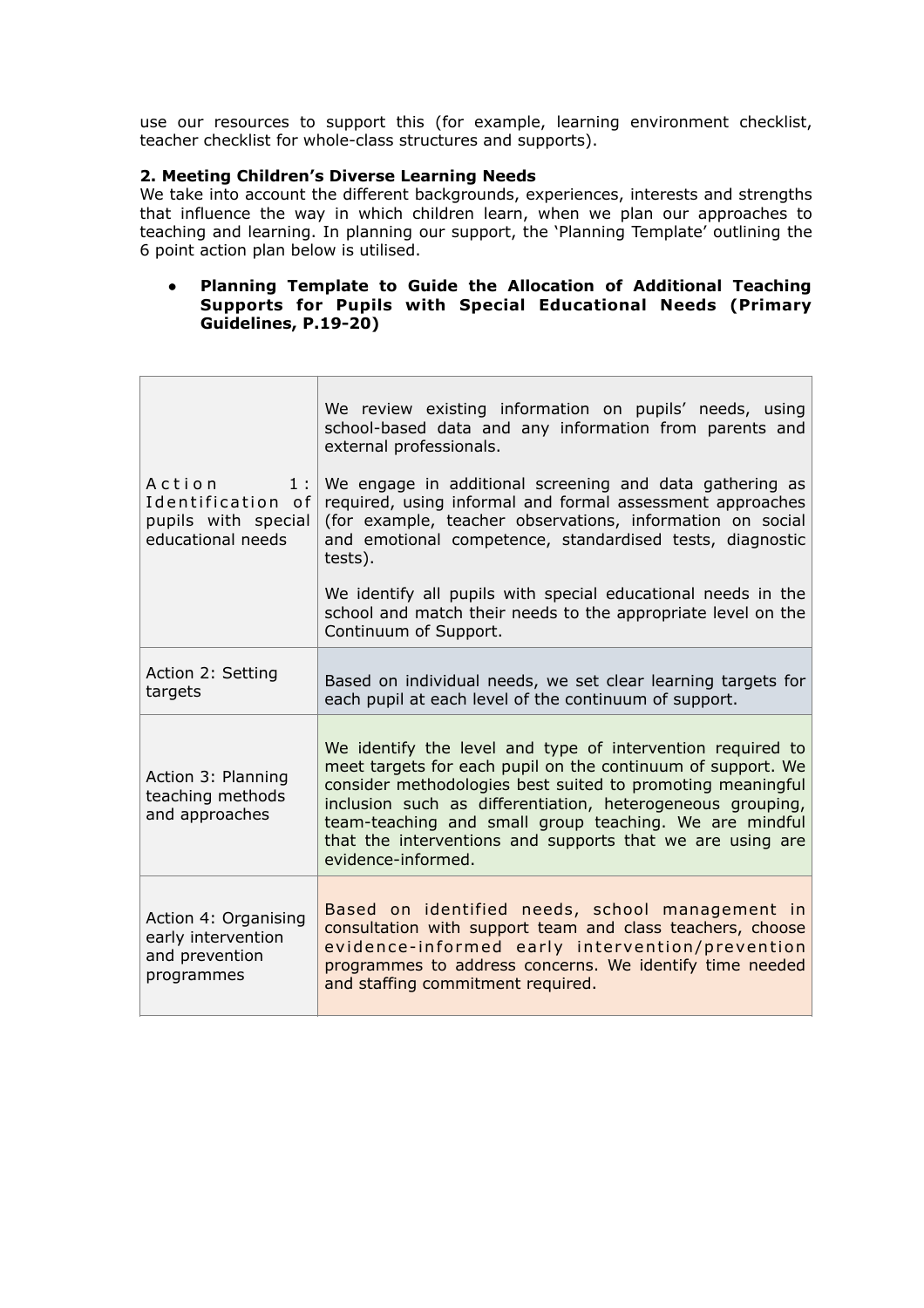| Action 5: Organising<br>and deploying<br>special education<br>teaching resources | We cross-reference the needs of pupils at school support and<br>school support plus levels (see p.13-14) and consider<br>common needs that can be met by grouping, to ensure<br>effective and efficient teaching and learning approaches. We<br>agree which teacher(s) will cater for these groups/individuals<br>and when and where the teaching will take place.<br>We are mindful of the requirement that pupils with the<br>greatest level of need should receive the greatest level<br>of support from teachers with relevant expertise. |
|----------------------------------------------------------------------------------|-----------------------------------------------------------------------------------------------------------------------------------------------------------------------------------------------------------------------------------------------------------------------------------------------------------------------------------------------------------------------------------------------------------------------------------------------------------------------------------------------------------------------------------------------|
| Action 6: Tracking,<br>recording and<br>reviewing progress                       | We have established a tracking and recording system, to<br>ensure that the progress of all pupils in meeting their<br>identified targets is monitored:<br>At classroom-support level by class teachers<br>$\bullet$<br>At the school-support and school-support-plus levels<br>by class teachers and special education teachers.<br>This tracking and recording is through the Continuum of<br>Support. Documents are saved on pupil profile on Aladdin<br>under 'Pupil Profile'                                                              |

# **Order of priority in which additional supports are allocated:**

- 1. Children who formerly had Low Incidence Teaching Hours (LITH) and/or pupils who present with high level of complex needs.
- 2. Early intervention programme- Literacy Lift-Off (Term 1, senior infants)
- 3. Children struggling at early stages of reading, as shown in Middle Infant Screening Test (MIST) assessment and/or Benchmarking levels and/or teacher concerns (senior infants/ $1<sup>st</sup>$  class)
- 4. Children falling at or below 13 percentile in reading (from  $2<sup>nd</sup>$ )/spelling (from  $4<sub>th</sub>$
- 5. Children with Specific Learning Difficulties (SLD), who present with high level of need (senior infants- 4th class)
- 6. In-Class support for guided reading/genre writing programmes
- 7. In-class support for maths (infants- $4<sub>th</sub>$ )
- 8. Well-being programmes- Fun Friends ( $1<sup>st</sup>$  Class), Friends for Life ( $5<sup>th</sup>$  Class), Get Up Stand UP ( $6<sub>th</sub>$  class)- Term 1
- 9. Transition to 2nd level block for SEN pupils in 6th class
- 10. In-Class support for Building Bridges of Comprehension/ TSI (5th/6th)

# **3. Timetabling**

The support timetable is the responsibility of the SEN co-ordinator and is devised in consultation with class teachers, the support team and the principal.

! The timetable runs for 3 blocks of approximately 10-12 weeks. Much of the support takes place within the class, in order to reach a wide range of pupils and needs. This support is weighted to the junior end of the school, as early intervention is most effective. Children at stage 2 and sometimes those at stage 3 are offered an initial block of support by withdrawal. Pending review, support may be discontinued after a block or continued based on a) progress on targets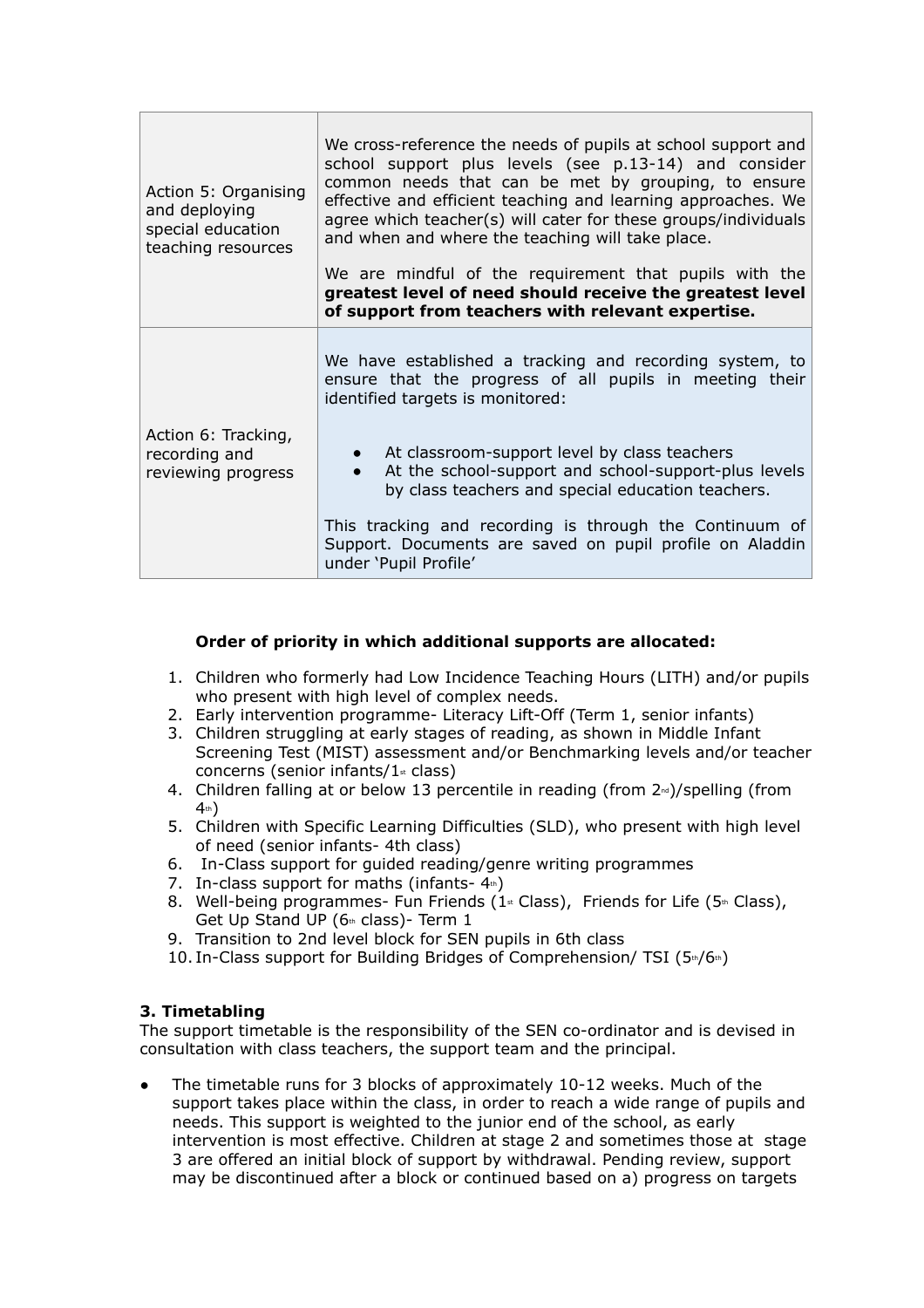as outlined in support plan and/or SET testing or b) needs of other children awaiting support. Only children with the most complex need (or former LITH) receive continuous support by withdrawal.

# **Whole School Strategies to minimise learning difficulties**

Our strategies for preventing learning difficulties include:

# **1. Promotion of Literacy:**

- ! Whole school promotion of Reading for Pleasure: Reading log in journals, summer reading club
- ! Building Bridges Comprehension Strategies
- **.** Genre Writing
- Literacy Lift-off in senior infants
- ! 3rd Class Reading Fluency programme
- Guided Reading from Senior Infants to  $4<sup>th</sup>$  class
- ! Transactional Strategies Instruction (TSI)- an independent group comprehension focused reading programme for  $5<sub>th</sub>$  and  $6<sub>th</sub>$  classes
- Print rich environment
- Shared/paired reading
- Story time, Library time, Drop Everything and Read (DEAR time), Book Week, Book Fair, Reading buddies ( $1<sup>s</sup>$ -4<sup>th</sup> class), games, Class library, visiting author  $(5<sup>th</sup>$  class) Fighting Words Workshops ( $5<sup>th</sup>$  class)
- Write a Book Project for children in  $4<sup>th</sup>$  class
- ! Access to Literacy apps, such as Reading Eggs on school i-pads and at home

# **2. Early Intervention**

We believe it is very important to identify and assess children with special needs as early as possible so that effective interventions can be put in place. The Literacy Lift-Off 6 week programme, takes place in all senior infants classes in first term. Children are benchmarked before and after. Children who have not made satisfactory progress are (when possible) offered support at stage 2. The M.I.S.T. (Middle Infants Screening Test) is administered to all pupils in Senior Infants during the second term of the school year. Pupils who present with scores which concur with teacher's concerns are invited to join a learning support withdrawal group, focusing on deficits in phonics, sight words and reading strategies.

# **3. Developing Listening Skills:**

Promoting a classroom environment where children listen to others, do not interrupt the speaker and wait their turn; Circle time, Listening games/activities; Listening Programmes; Listening to music.

# **4. Observation and/or assessment:**

Observation: Methods in use- personal checklists, a record sheet for each child, shared observation ( $2<sub>nd</sub>$  opinion- usually Special Education Teacher- SET), listening to reading, general correction of homework.

Recording observation-Checklists, Personal records, reading records, paired reading, teacher's own observation.

Share concerns with: Last year's/ next year's teacher, similar level teacher, parents, SET, SEN co-ordinator.

# **Overcoming Potential Barriers to Learning and Assessment for Individuals and Groups of Children**

We recognise that a minority of children will have particular learning and assessment requirements that will create barriers to learning, if they are not addressed through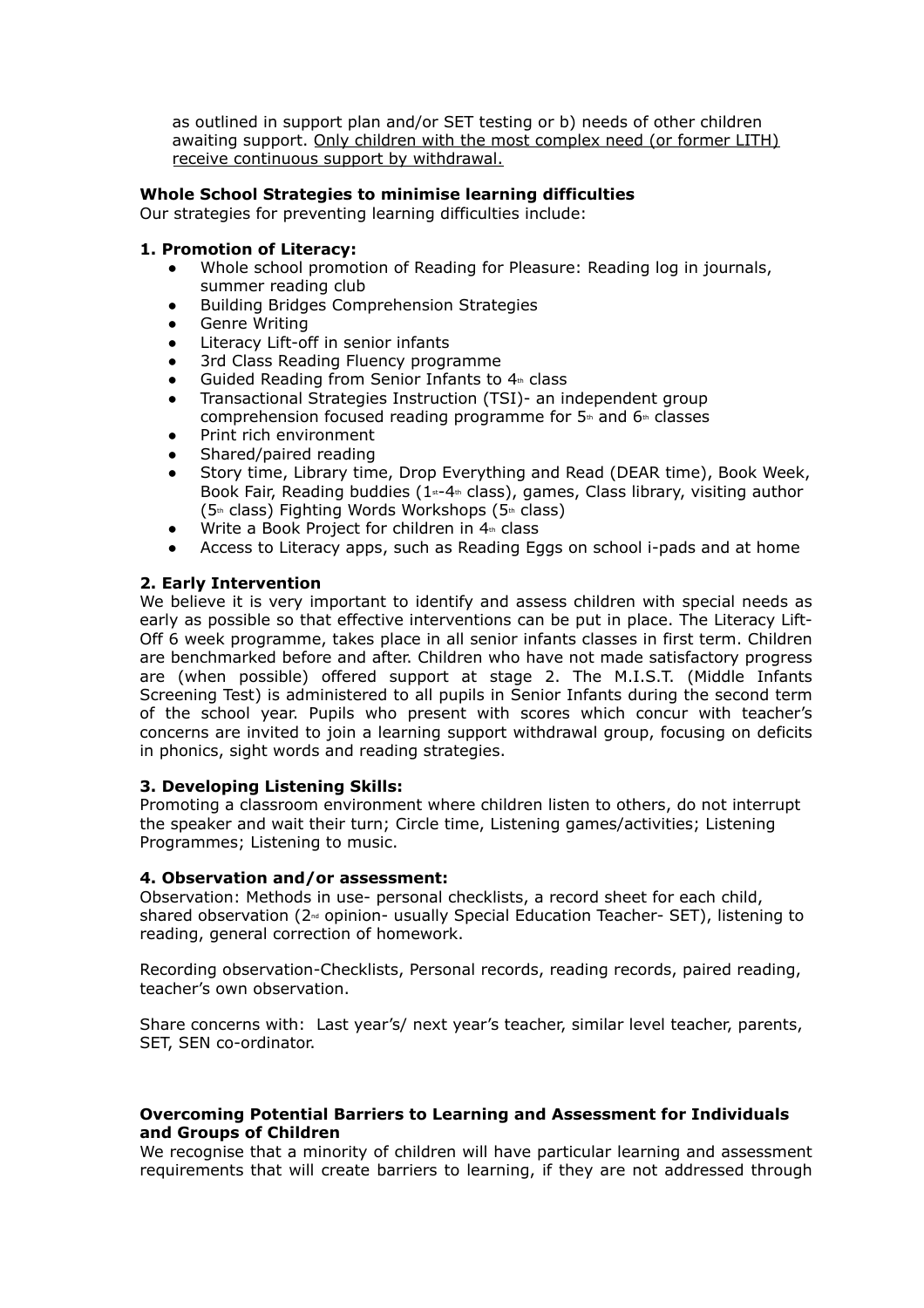special arrangements. Our SEN policy envisages a whole school approach that takes into account the roles of the Board of Management, the principal, class teacher, special education teacher and the parents.

In attempting to achieve the above objectives the BoM, principal and staff take all reasonable steps within the limits of the resources available to fulfil the requirements outlined in this policy document.

# **Roles:**

# **Board of Management**

The BoM fulfils its statutory duties towards pupils with special educational needs. It ensures that the provision provided is an integral part of the school development plan. Members are knowledgeable about the school's SEN provision – funding, equipment and personnel. The BoM:

- ! oversees the development, implementation and review of school policy on support for children with extra needs
- ! provides adequate class accommodation and teaching resources.
- provides a secure facility for storage of records.

The BoM evaluates the effectiveness and success of this policy by monitoring:

- ! the standards obtained by children with special needs
- the number of children at each of the three stages: Stage 1- Classroom Support, Stage 2- School Support and Stage 3- School Support Plus
- ! the level and pattern of help (i.e. average time allocated and the balance of in-class and withdrawal support)
- views of parents
- visits from specialist teachers
- staff views on in-service
- children's views

# **Principal**

The principal has overall responsibility for the day-to-day management of provision. She works closely with the SEN co-ordinator and keeps the BoM informed about the working of this policy. It is the role of the principal in collaboration with the SEN coordinator to:

- ! develop inclusive whole-school policies and monitor their implementation
- assign staff strategically to teaching roles, including special education roles
- coordinate teachers' work to ensure continuity of provision for all pupils
- ! ensure that whole-school procedures are established to facilitate the effective involvement of parents, pupils and external professionals/ agencies
- ! ensure that effective systems are implemented to identify pupils' needs and that progress is monitored methodically
- facilitate the continuing professional development of all teachers in relation to the education of pupils with special educational needs, and ensure that all school staff (class teachers, special education teachers and special needs assistants) are clear regarding their roles and responsibilities in this area.

# **Special Needs Co-ordinator (Deputy Principal)**

The Special Needs Co-ordinator is responsible for:

- ! overseeing the day-to-day operation of the SEN policy
- coordinating provision for children with special educational needs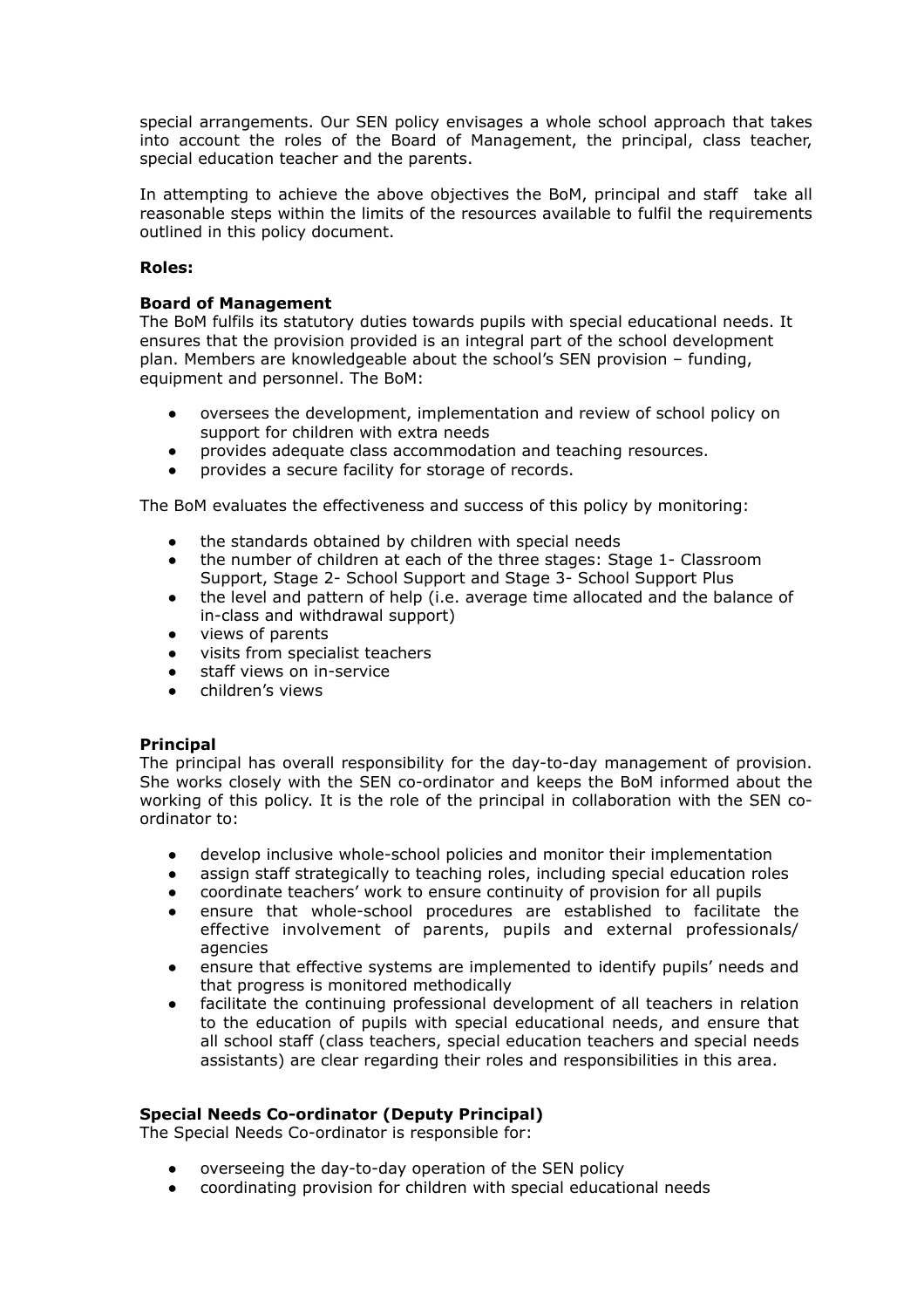- ! organising the timetable for support teaching
- liaising with and advising fellow teachers and contributing to in-service training of staff
- liaising with and advising SNAs with regard to supporting children with special needs
- liaising with parents of children with special needs
- monitoring and evaluating SEN provision
- keeping a list of pupils who are receiving supplementary teaching
- facilitating planning for class teacher with support teacher
- supporting the implementation of a tracking system at a whole-school level to monitor the progress of children who avail of additional support
- keeping teachers informed about the external assessment services that are available and the procedures to be followed for initial referrals
- advising parents on procedures for availing of special needs services
- selecting children for psychological assessment in consultation with class and support teachers and with the school's National Educational Psychology Service (NEPS) psychologist.
- liaising with external agencies such as NEPS to arrange assessments of children with SEN
- liaising with Special Education Needs Organiser (SENO) regarding all aspects of special education provision
- ! storing confidential information (Psychological Assessment Reports, etc.) regarding SEN children in Red Office, maintaining list of such, and sharing same with principal, class teachers, support teachers, SNAs and other agencies where appropriate.
- participating in and /or overseeing the drafting of support plans
- making applications for SNAs where appropriate
- ! Attending meetings with external agencies such as School Age Disability Team (SADT) and Daughters of Charity (DOC) for children with complex needs
- attending, when possible, Support-Plan meetings with parents and teachers, especially for first Support Plan plus (stage 3)
- ! arranging and where possible attending planning meetings, to set up yearly Pupil Personal Plans (PPP) for pupils with SNA access, with teachers and SNA
- applying for Assistive Technology grants, where recommended by relevant professional reports
- arranging for exemptions from the study of Irish, for pupils for whom this is recommended
- ! bringing courses, workshops and other CPD events to the attention of relevant staff

organising whole staff/ selected staff training/ CPD.

# **Class Teacher**

Effective teaching and learning is critically important for all pupils, and especially for those with special educational needs. Meaningful inclusion implies that all pupils are taught in a stimulating and supportive classroom environment, (where) one in which they are respected and valued. Mainstream class teachers have first-line responsibility for the education of all pupils in their classes. Accordingly, classroom teachers should ensure that they plan their lessons carefully, to address the diverse needs within the classroom. This includes adapting their teaching approaches for some pupils whose individual progress, application, motivation, communication, behaviour or interaction with peers are causes for concern. This may require targeted interventions to develop relevant adaptive skills related to these needs. All mainstream class teachers implement teaching approaches and methodologies that facilitate the meaningful inclusion of pupils with special educational needs. These include: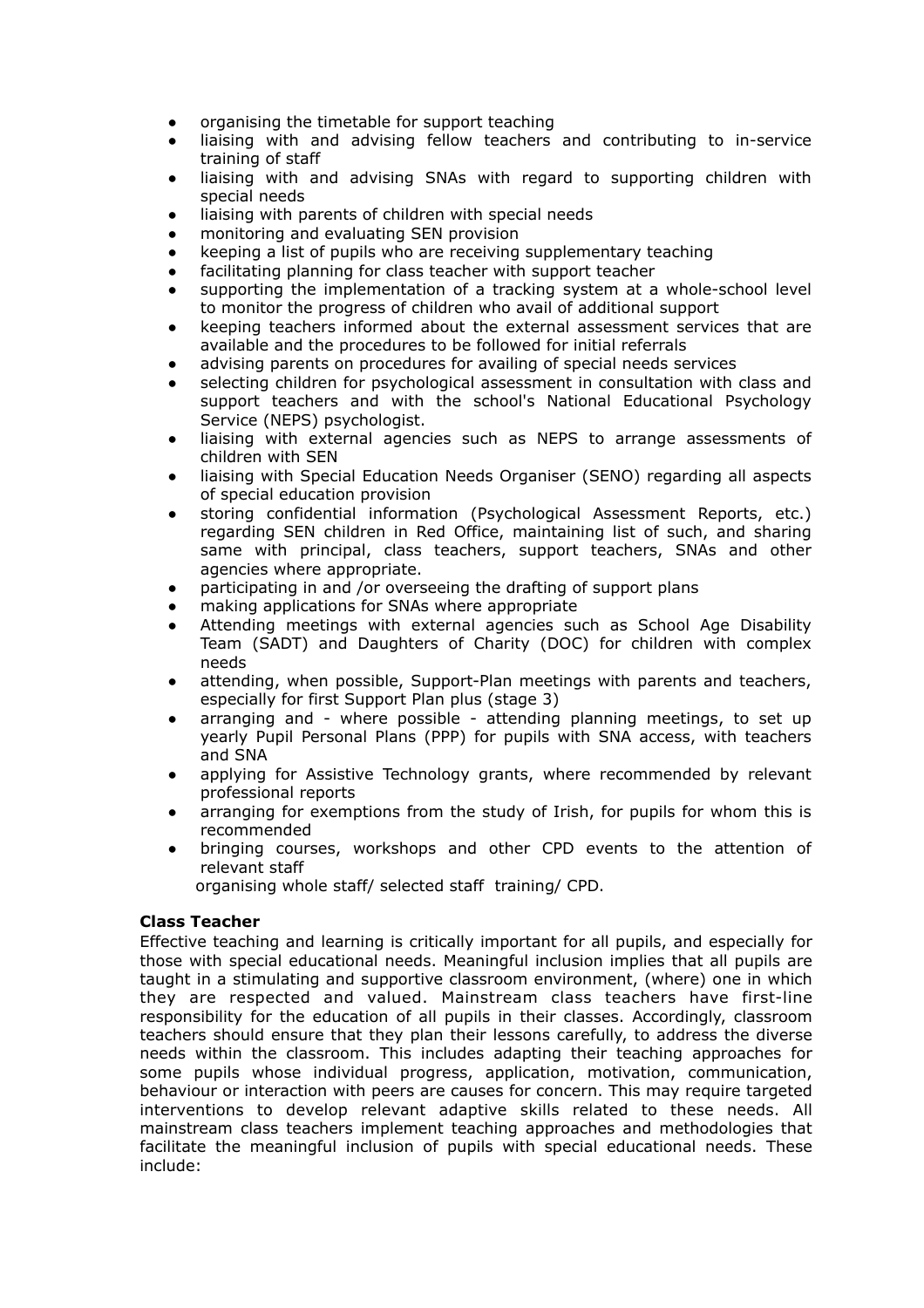- ! Co-operative teaching and learning within mainstream classrooms
- Collaborative problem-solving activities
- Heterogeneous group work
- Differentiation
- Interventions to promote social and emotional competence
- ! Embedding Information and Communications Technology (ICT) in teaching, learning and assessment

Every pupil needs to be taught a broad and balanced curriculum that is appropriate to his/her developmental level. Pupils' levels of interest, attention, concentration and persistence are gradually developed, extended and rewarded, using appropriate teaching strategies. To cater for the range of learning needs in any class, mainstream class teachers regularly need to differentiate their lessons. This can be achieved by:

- Varying the level, structure, mode of instruction and pace of lessons, to meet individual needs
- Adapting lessons, to take account of pupils' interests
- Matching tasks to pupils' abilities and needs
- Adapting and utilising resources, including the use of technology
- ! Aspiring towards suitably challenging learning outcomes and assessing accordingly

Teachers can make lessons accessible to a broad range of pupils through the use of a variety of appropriate teaching approaches and methodologies, including active learning, small-group tuition, individual teaching and scaffolded instruction. This may also require environmental adaptations to promote curricular access, including the use of ICT/Assistive Technology.

In a small number of cases, children may be working at a different level to their class and differentiated programmes are put in place by class teacher, in conjunction with SET.

# **Special Education Teacher (SET)**

Special Education Teachers are familiar with a wide range of teaching approaches, methodologies and resources, to cater for particular learning styles and to meet a variety of needs. Teaching approaches include a combination of team-teaching initiatives, co-operative teaching, early intervention and small group or individual support. Depending on the learning needs identified, a pupil with special educational needs may be supported at classroom level, or through mainstream classroom placement with additional teaching delivered through in-class or withdrawal support models.

Some pupils with more complex and enduring needs may require specific methodologies, teaching approaches and/or learning activities. Such interventions are based on careful identification of strengths and needs, including multi-disciplinary assessment when necessary**.** 

The type of support offered depends on the child's individual needs and takes the form of:

- Curriculum support
- . Well-being and/or social skills training
- ! Physical training/gross motor development
- Speech training/communication and/or language development
- **.** Behaviour modification programmes
- Assistance with sensory modulation
- Development of anger management strategies
- ! A combination of some/all of the above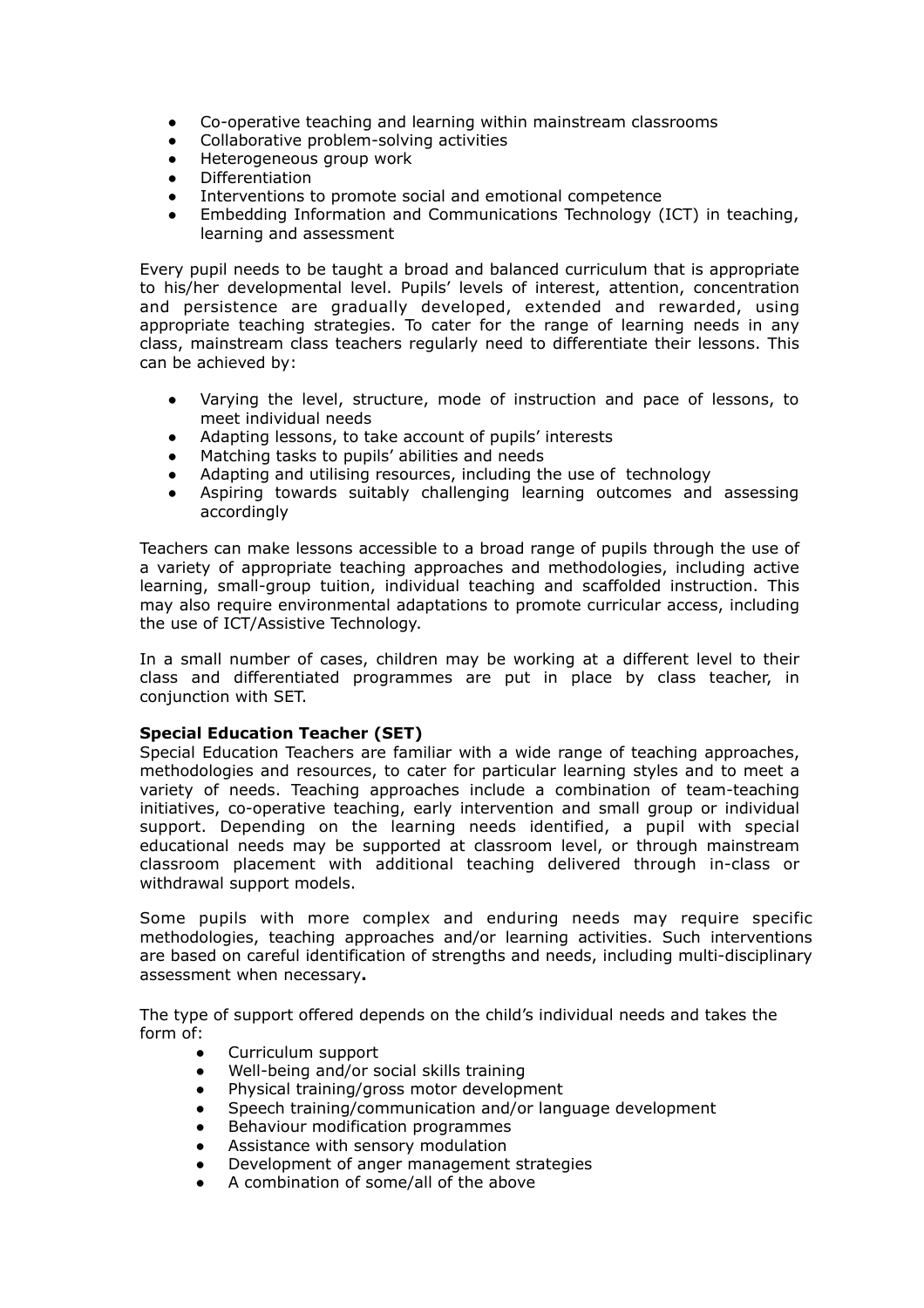Special education teachers, in consultation with class teachers, plan their interventions carefully to address pupils' priority learning needs and to achieve the targets identified in the relevant continuum of support plan. Long term plans are in the format of Support plans (formally Individual Education Profile (IEP)/Individual Pupil Learning Profile (IPLP).

Short-term planning reflects the support plan targets and breaks down the development of skills and content into small incremental steps, to address each pupil's specific needs on a weekly basis. Outcomes for pupils are routinely assessed, recorded and used to review progress. These outcomes are used to inform the targets for the next phase of intervention.

In addition to consultation around the individual needs of their child, parents also value receiving good information on the nature and type of the special educational needs provision available in the school. Our school consults with parents when developing and reviewing policies relating to the education of children with special educational needs. This helps to ensure that parents understanding the school's approaches and better enables them to support their children in transitioning through the school.

In St. Patrick's, Special Education Teachers are encouraged and supported where possible, to undertake Continuing Professional Development (CPD), such as courses run by Special Education Support Service (SESS), to help them meet the needs of the pupils on their caseload.

# **Parents**

Parental engagement is a critical factor in enhancing outcomes for pupils with special educational needs. Parental engagement is enhanced when parents are consulted in relation to their children's needs and strengths, on the supports and strategies being developed to support their children and when they are involved in regular reviews of progress. The Continuum of Support process and use of the Student Support File provide valuable opportunities to engage with parents and to build a collaborative approach to identifying and responding to the needs of pupils with special educational needs. There may also be opportunities for parents to work collaboratively with the school through initiatives such as paired reading, Literacy Lift-off and Guided Reading.

The Parents/Guardians of the pupils of St. Patrick's can prepare for and support the work of the school by:

- Supervising, assisting with, showing interest in and signing homework
- ! Participating in shared reading programmes with their child/children, from junior infants to third class
- Reading and telling stories to their child/children
- Listening to and giving supportive feedback on oral reading
- ! Where their child is in receipt of supplementary teaching, implementing suggested home-based activities and discussing the outcomes with their child's teachers
- Signing and returning consent forms to the school, regarding withdrawal for support teaching.
- Talking positively about school and school work
- Keeping the class teacher informed of any home factors which may be affecting their child's progress
- Participating in activities organised by the school that are designed to increase the involvement of parents in their children's learning
- ! Helping children to develop their organisational skills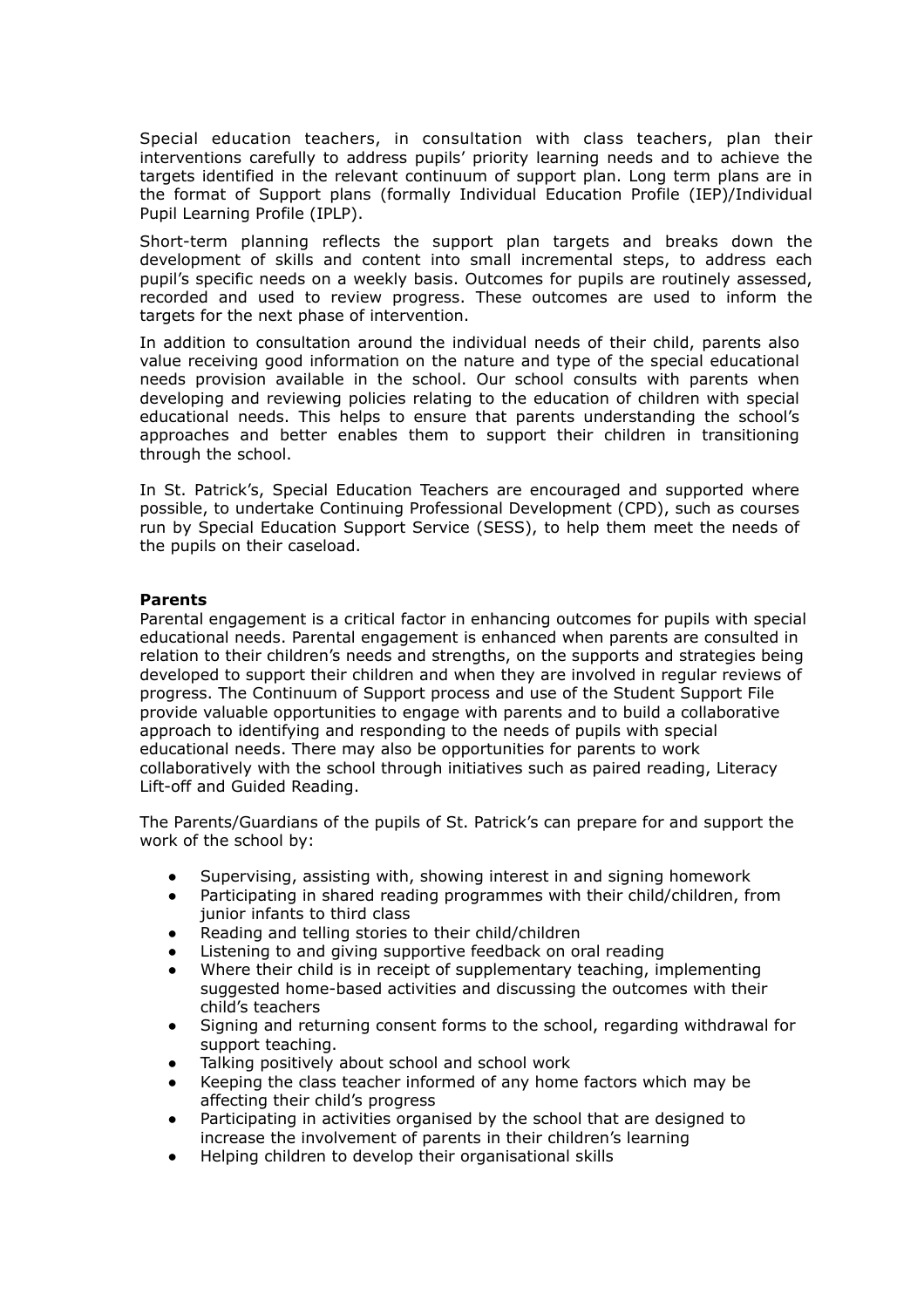- ! Helping children to look after school books and other resources which are loaned to the children for use at home
- Supporting programmes and initiatives implemented by the school

# **Communication with parents**

- Parents are informally made aware when difficulties are first noted.
- ! If a teacher decides to place a child on a Stage 1 (Classroom Support) plan, parents are informed via a phone call, an arranged meeting or during scheduled PT meetings in November. The Plan is then shared with parents and they are invited to sign this plan and return it to the class teacher.
- If a pupil is moving to Stage 2, parents are informed as per Stage 1 and the Plan is sent home with an invitation to sign and return as above.
- Parents of children continuing at Stage 2 are given a copy of the Support Plan **to be signed and returned**. This Plan can be discussed at parent-teacher meetings or at another time, if requested.
- Parents of children at stage 2 are sent a letter of permission, at the start of support and a letter of discontinuation, when a block of support ends.
- Parents are invited to a 'Support Plan' meeting at stage 3 of the continuum when a) it is their first Support Plan or b) new agencies become involved with the child, e.g. SADT team or c) new reports/information/needs come to light. All parents of children at Stage 3 are given a copy of the Support Plan, **to be signed and returned.**
- Parents of children continuing at Stage 3 are also given a copy of the support plan **to be signed and returned** which can be discussed at parent-teacher meetings or at another time, if requested.
- An initial letter is sent to parents of children at Stage 3 when beginning support-by-withdrawal for the first time, a letter of discontinuation, if this support is ending and a letter/e-mail explaining changes to support, e.g. change of teacher, frequency of support, nature of support.

# **Enrolment**

The school aims to meet the needs of any child whom the parent wishes to register at the school, as long as a place is available and the admission criteria are fulfilled. The Education For Persons with Disabilities Act 2004 states that 'A child is entitled to attend the school which is most suited to his or her overall needs'.

Parents are required to notify the school of their child's special needs, in advance of enrolment. Failure to do so will impede/delay the necessary supports being put in place for this pupil and will impact on his/her overall school experience and potential for learning. The Board of Management requests a copy of the child's medical or psychological or other reports. No child is refused admission solely on the grounds that s/he has SEN, except where the provision required is incompatible with that available in our school.

# **Resources**

St. Patrick's is a well-resourced school, that constantly monitors and updates its resources. I.T. provision is good and is updated regularly. A number of programmes suitable for SET are available on the server.

8 i-Pads, with apps relevant for the cohort of children accessing SET, are available to borrow by SET/SNA from the Red Office. They are returned to their charging box by 4 pm each afternoon.

A library of books relating to SEN is maintained in the cabinet in the Red Office and the catalogue is saved in the support file on the school server.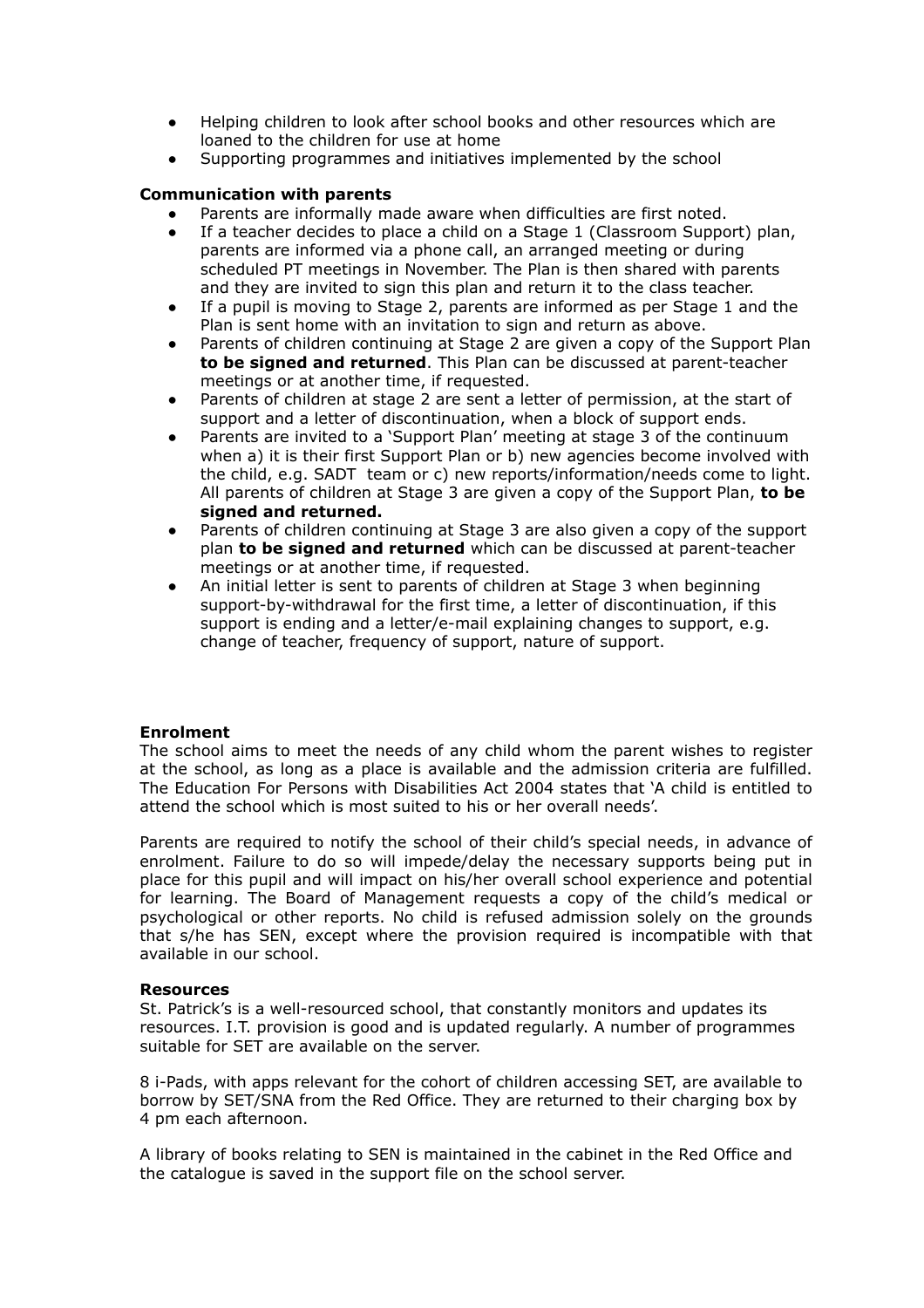A selection of games, books, activities and tests are available in the English Resource Room, adjacent to Red Room 5.

#### Assessments:

Standardised Testing resources are organised and maintained by the member of the In-School Management team with responsibility for assessment (see Assessment Policy).

A selection of assessments for SEN teaching is available from the back of the Red Office. These include: PM Benchmarking kits, QUEST kits, Neale Analysis, ABLLS, VBMAPP, SESS Functional Language Assessment.

#### **Allocation of Special Education Teachers (SETs)**

Under the model introduced to schools in September 2017, every school is allocated a specific number of SETs for a two year period. If the school is allocated more class teachers than it has classrooms, these teachers transfer to the support team. These teachers work predominantly (but not exclusively) in class. If at times of extreme teacher shortages, no suitably qualified substitute teacher can be found to cover a teacher on long-term leave, one of these teachers may move into a classroom teacher role. SET will not be used to cover occasional short-term absence, except in the case where more than 1 classroom teacher is absent on the same floor on the same day. In this case, a rota of SET may be put in place, with the least possible impact on the Support Timetable, prioritising as always the pupils with most needs.

The SEN co-ordinator, where possible, matches SETs with specific skills, to pupils whose needs they can best meet.

#### **Stages of Assessment and Provision**

Access to the school's broad and balanced curriculum is achieved for most children, by differentiation of class work by the class teacher. When a class teacher identifies a child with SEN, the class teacher consults with the SEN coordinator and provides interventions that are additional to or different from those provided as part of the school's usual differentiated curriculum. The first line of responsibility for the progress of all pupils in the class lies with the class teacher. However, as most of our support is in-class, the stages are less defined than in situations where learning support is delivered by withdrawal.

#### **Standardised Assessments**

A small number of pupils with SEN may be exempted from participation in annual standardised testing. The decision to exempt will rest with the school principal and be in accordance with Circular 0056/2011 (Section 6.4).

A list of pupils exempted from standardised testing is kept by the SEN co-ordinator. In exceptional cases, where a child is able to attempt a test but would struggle to do so in the classroom environment, arrangements may be made for the test to be carried out in a support room under the supervision of support teacher.

Pupils in 1st and 4th class complete the NRIT (Non-Reading Intelligence Test). This is used to highlight pupils who are not achieving their potential (as compared to standardised testing/teacher testing/observations), which may possibly lead to investigation of underlying causes, e.g SLD (Specific Learning Difficulties). In cases where the results of NRIT are unexpected and/or language may have inhibited the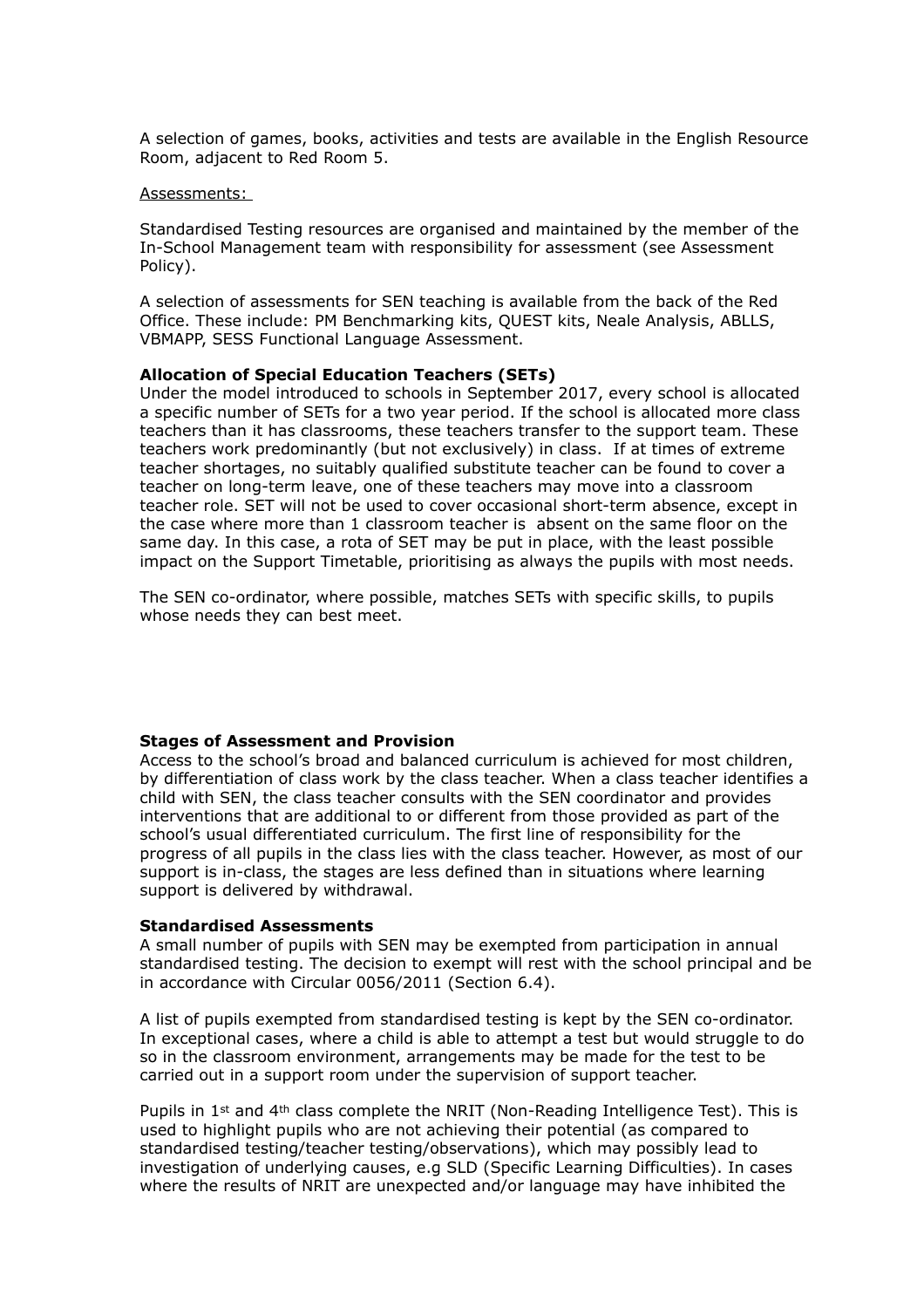pupil, an NVRT (Non Verbal Reasoning Test) may be carried out by a member of SET team.

# **Differentiated booklists**

A small number of the children in the school, working on a highly differentiated programme in class, are given a Personal Booklist appropriate to their level, in the final term of the school year for the following school year. The SEN co-ordinator is informed. The class teacher, in conjunction with SET prepares this list and links with the child's parents. Differentiated book lists are saved in the relevant file on the pupil's Aladdin profile.

# **Record of Differentiated Support**

A record of differentiated support (Statement of Need) is created at the beginning of each school year. The SEN co-ordinator meets with class teachers and SET/(s) assigned to each year group, to analyse SEN, professional reports and recommendations, standardised test results, NRIT results, the previous teacher's observation and learning support to date. A list is then created of children considered to be in need of support at levels 1, 2 and 3 of the continuum at each class level. These lists are maintained by the SEN co-ordinator and shared with the relevant class teacher and SET/(s). Lists are updated and shared during the year by SET. In addition to this, any child in receipt of support by withdrawal has this noted in his/her Aladdin file, under the resource teacher's tab. This again is maintained by the SEN co-ordinator. A master list of all pupils in the school on a continuum of support in a given year is maintained by the SEN co-ordinator.

# **Class teacher and/or SET consult with SEN co-ordinator when placing any child on a continuum of support.**

| <b>Name</b> | <b>Complex</b><br><b>Needs</b>                            | Learning<br><b>Needs</b> | <b>Sensory</b><br>Needs | <b>Emotional</b><br>/ Social<br><b>Needs</b> | <b>Behaviour</b><br><b>Needs</b> | <b>COS</b><br><b>Stage</b> | Plan                                                                                                                                                                                                         |
|-------------|-----------------------------------------------------------|--------------------------|-------------------------|----------------------------------------------|----------------------------------|----------------------------|--------------------------------------------------------------------------------------------------------------------------------------------------------------------------------------------------------------|
|             | <b>Yes</b><br>Down's<br>Syndrome<br><b>SNA</b><br>support | Yes                      | Yes                     | Yes                                          | No                               | 3 File                     | SUPPORT PLAN /<br>Transition<br>Programme<br>Peer Support in class<br>/Get up Stand up<br>Small group<br>withdrawal all year<br>$1:1$ teaching<br>Withdrawal BC from<br>09/17, Motor skills<br>GR from 09/17 |
|             | Yes<br><b>EBD</b>                                         | No<br>Maths<br>4,25      | Yes                     | <b>Yes</b>                                   | Yes                              | 3 File                     | SUPPORT PLAN /<br>Transition<br>Programme<br>Get up Stand up /<br>Maths?<br>Withdrawal by AB<br>from $20/2$                                                                                                  |

# **Sample Statement of Need**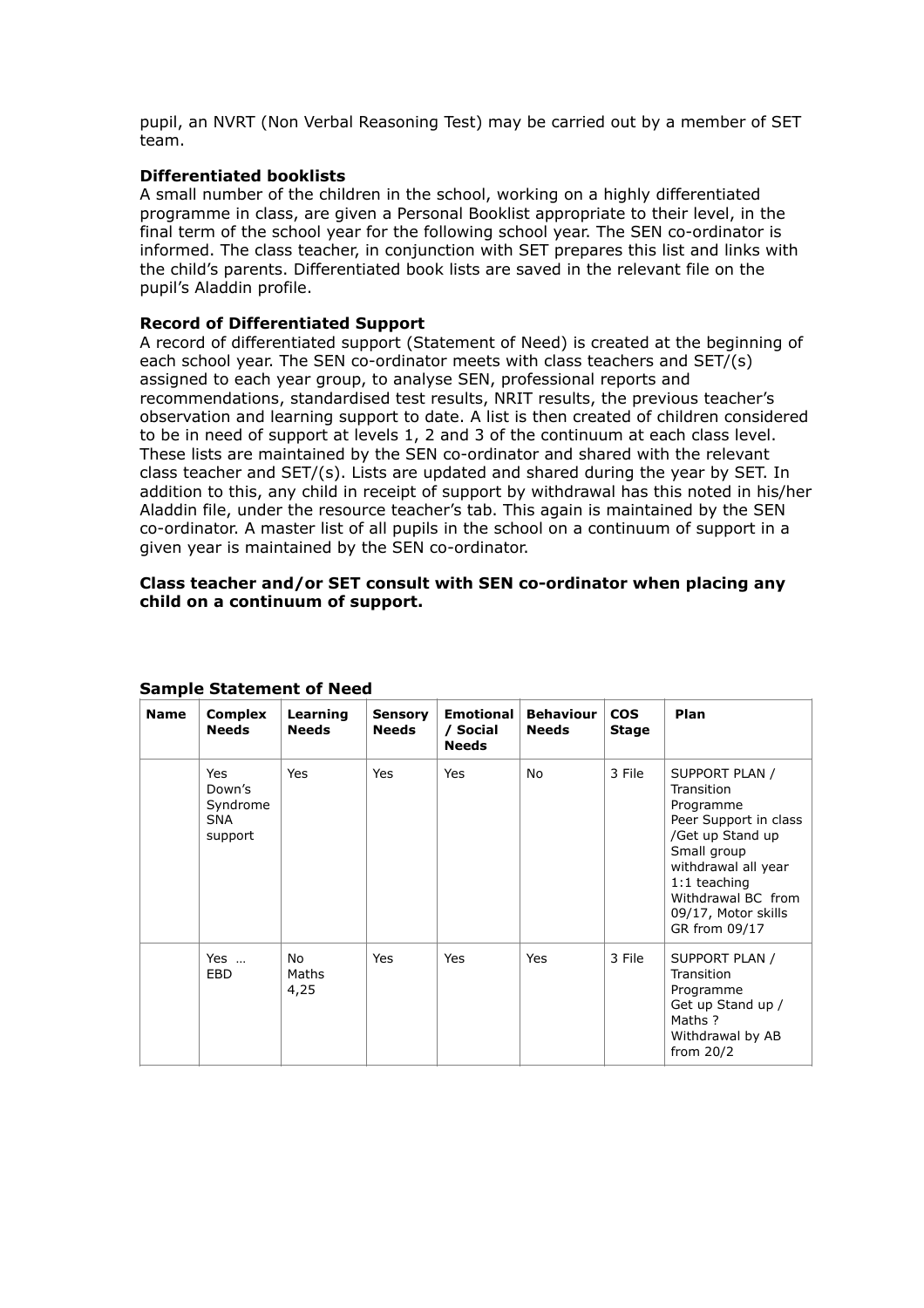| No | SLD.<br>S 4,25 | No. | No | No. | 2<br>Report | Stage 2 Plan Get up<br>Stand up/ Transition<br>Programme Spelling<br>block in $1*$ term $+$<br>target in class<br>Withdrawal CD 2<br>sessions from<br>09/17-11/17 |
|----|----------------|-----|----|-----|-------------|-------------------------------------------------------------------------------------------------------------------------------------------------------------------|
| No | No             | No  | No | No  | 2           | Stage 2 Plan<br>Reading support in<br>$class + with drawn$<br>for 1 block<br>+ Maths for 1 Block<br>Withdrawal for<br>maths EK from<br>12/17                      |

# **See Appendix 2 for Table describing identification of educational needs through the Continuum of Support Process**

# **Stage One (Classroom support)**

Class teachers initially discuss their concerns with the child's parents.

The triggers for this intervention could be:

- The child makes little or no progress, even when teaching approaches are directed at an identified area of weakness
- The child shows signs of difficulty in developing literacy and numeracy skills, which result in poor attainment
- Persistent emotional or behavioural difficulties, which do not respond to behaviour management techniques used by the school
- Has sensory or physical difficulties
- ! Has communication and/or relationship difficulties

The **class teacher** completes a Stage One Classroom Support Plan and monitors the progress for half a term. If this strategy does not work then the teacher will continue to the next stage, School Support. Teachers inform Parents that their children's needs would be better served in a small group with a support teacher. Parents must sign their consent before withdrawal can commence. Parents are also asked to sign their refusal, should they so wish.

# **Stage Two (School support)**

In cases where the Record of Differentiated Support indicates that progress has not been made or if the results of tests (M.I.S.T., Drumcondra Primary Reading Test, Belfield Infant Assessment Programme) and teacher observation indicate this to be the case, intervention by a SET is accessed. Again, class teachers will discuss their concerns with the child's parents. The action taken are as follows:

- The class teacher and support teacher differentiate the curriculum in specific areas, with achievable goals to be implemented by the class teacher and support teacher.
- ! If there are others in the class with similar difficulties in one or more of the specific areas, then a group educational plan is implemented.
- While every effort is made to allow the SEN group/individual to remain included in class, there may be a need to work part of the programme in a SEN room with the support teacher or class teacher. This withdrawal is time limited and for specific purposes only.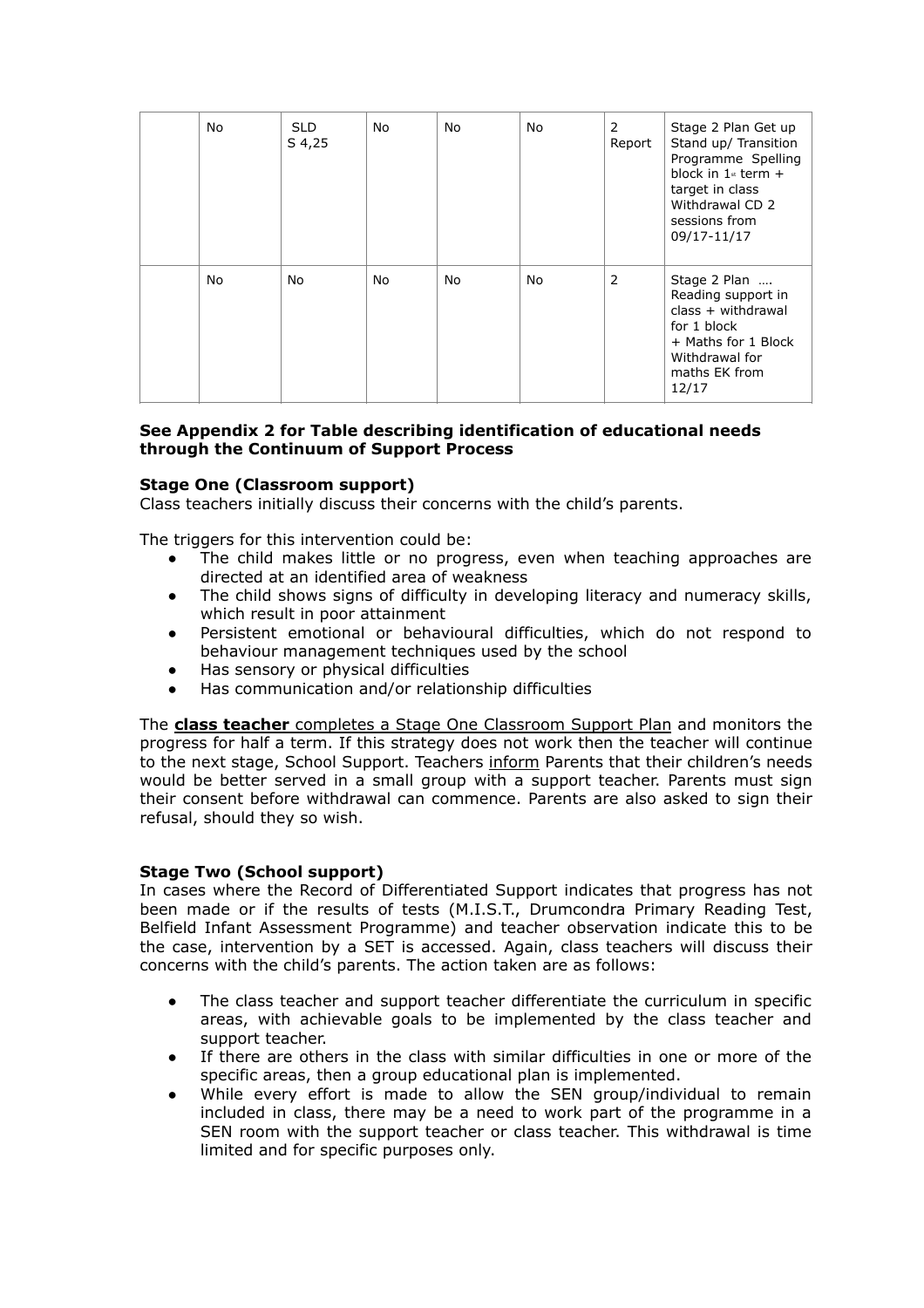Where progress is such that the child is no longer giving cause for concern, the child will revert to the usual differentiated curriculum available to all children.

**The class teacher in conjunction with the SET completes a Stage Two Support Plan** and monitors progress. Where progress is not made, this is reported to the SEN co-ordinator and consideration is made whether outside support/further assessment is needed or not.

The strategies set out in the Support Plan are, as far as possible, implemented in the normal classroom setting.

The management of the Support Plan strategies are the responsibility of the class teacher, the support teacher and the SEN coordinator.

# **Stage Three**

The support or class teacher performs diagnostic tests on these children, usually at the beginning and end of the school year, where relevant, e.g Neale Analysis Reading Test, QUEST, BIAP, Marino Spelling, etc.

When it has been identified that a child is still struggling and performing below the thirteenth percentile, despite intervention at Stage One and/or Stage Two, the class teacher, with the support teacher and SEN coordinators and in consultation with the child's parents, may consider some/all of the following actions:

- 1. A psychological assessment is arranged (cf. Education for Persons with Disability Act, 2004)
- 2. Other outside agencies who will advise on a range of provisions, (including Support Plan targets and strategies), may need to be contacted.
- 3. The triggers for extra intervention could be that, despite receiving an individualised programme, the child:
- ! Makes little or no progress over a long period of time
- Continues to work at Primary Curriculum levels substantially below that of children of a similar age
- Continues to have literacy and numeracy difficulties
- Has emotional or behavioural difficulties which substantially and regularly interfere with his/her learning or that of other children, despite an appropriate behaviour management programme and Support Plan
- ! Has sensory and/or physical needs and requires additional specialist equipment or regular visits from an advisory service
- ! Has an ongoing communication or relationship difficulty that prevents social development and acts as a barrier to learning.
- ! If it is felt by the psychologist that a child has care needs, application may be made for the support of a Special Needs Assistant (SNA)
- In circumstances where a child uses specialised equipment, consultants are required to demonstrate how the equipment is to be used to at least two SNAs and to either the class or the support teacher. The SEN co-ordinator should also be present.
- ! The use of specialised yard equipment may also need to be demonstrated to these staff members. Courses are provided on an ongoing basis to train staff in the relevant areas.
- ! If parents submit a written request for an exemption from Irish, the Principal puts it in place, once the pupil qualifies under most up to date DES guidelines.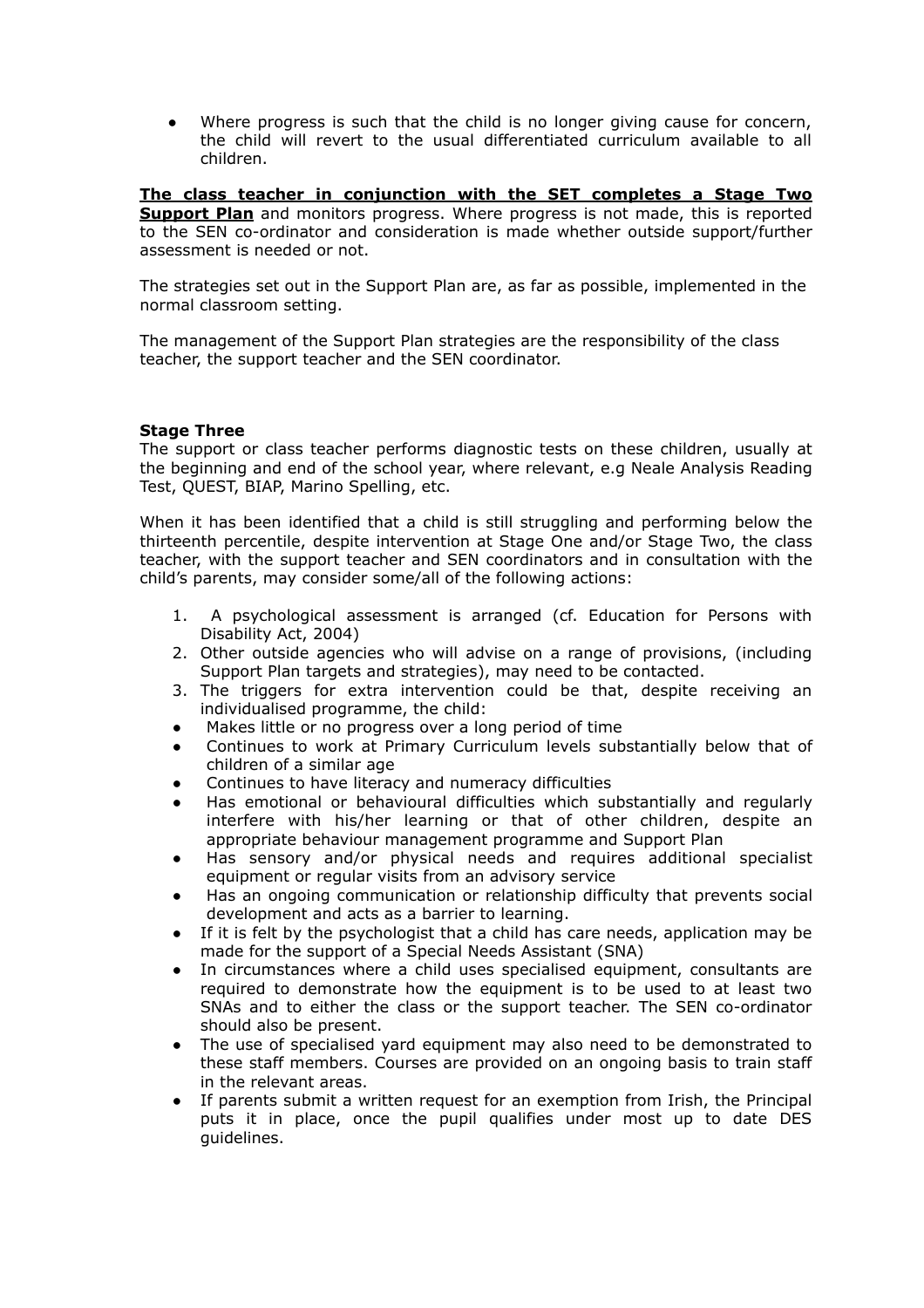**Children with complex needs and/or sustained interventions from outside agencies, e.g. DOC, SADT, are placed at Stage 3 (School Support Plus) of the continuum, in consultation with the SEN co-ordinator.**

**The SET completes a Stage Three Support Plan**, in consultation with the class teacher and the parents and maintains a progress report.

#### **Review of Support Plans**

The SEN coordinator ensures that the review is conducted at least once in the school year.

Class teachers review Stage 1 plans at the end of their stated timeframe. In class Stage 2 plans (where support takes place exclusively in class) are also reviewed by the class teacher.

The SET consults with the class teacher to complete a review of Stage 2 (if withdrawing pupil) and Stage 3 plans. Parental input may be sought. Again, outside agencies such as SADT, DOC, a speech therapist, etc. may play a part in formulating the final copy. The review is recorded on the Support Plan Review form (part of Continuum of Support (revised 2017) or in a different colour font on the Support Plan.

Where progress is unsatisfactory it may be decided that the child continues to receive additional supports. Where progress is satisfactory and where the child is consistently achieving targets over the stated time, a decision may be made to a lower stage or to remove the child from the Continuum of Support.

#### **Record Keeping**

The SEN co-ordinator maintains all professional reports related to children currently in the school, (in the back office of red office, in SEN filing cabinet). These can only be accessed through the SEN co-ordinator by school personnel working with a particular child. Files must be signed in and out and may not leave the school premises. If a class teacher is given a report by a parent or therapist, he/she must ensure it is passed on to the SEN co-ordinator for filing. Reports received electronically are saved under the child's profile on Aladdin, accessible only to staff working with the child in the current school year. A list of children along with their reports is maintained by the SEN co-ordinator (see page 5).

As per 'Record of Differentiated Support' above, all children on Stages one, two or three must have a Plan. This Plan is saved on Aladdin and reviewed at the end of a block and/or at least once a year.

SETs are expected to maintain their own weekly/fortnightly plans and daily plans. Monthly progress reports are to be sent to the principal via e-mail to [planning@stpatricksns.ie](mailto:planning@stpatricksns.ie). Long term plans are in the format of a Support Plan (cf Appendix 1 for further details of relevant documents).

All documents related to a pupil's SEN needs, e.g. Special Education Needs' files, reviews, correspondence and Individual Education Plans must be kept by the school **indefinitely** under Data Protection Laws (Records Retention Schedule).

#### **Complaints**

If parents have a complaint about the Special Education provision, they should in the first instance make an appointment to speak to the SEN coordinator and then to the principal.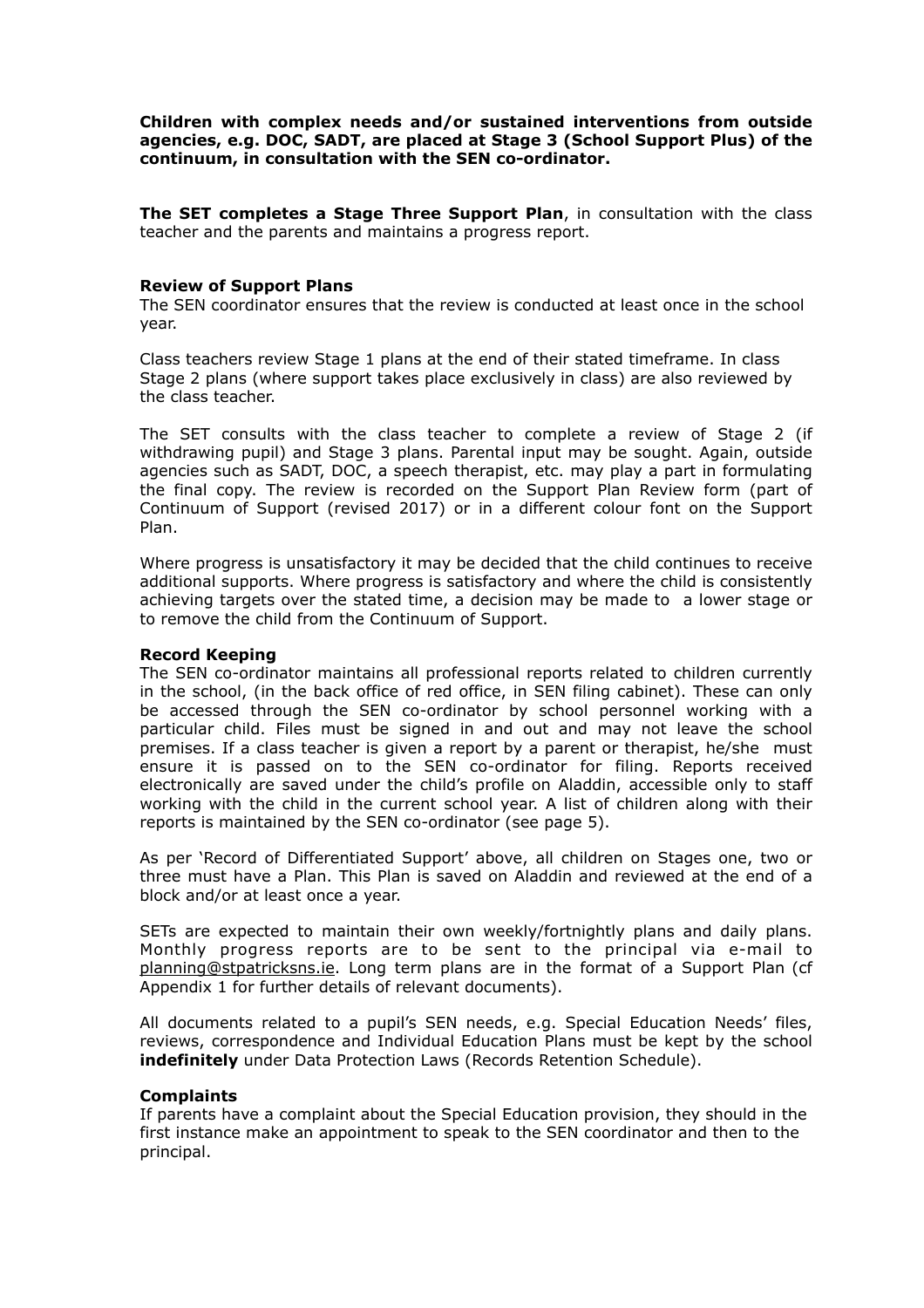The complaint is investigated and dealt with as early as possible. If the matter is not resolved to the parents' satisfaction, then it proceeds to the BoM.

#### **Monitoring and Reviewing**

Pupils' progress in relation to achieving their targets is monitored by the class teacher, the SET and the SEN co-ordinator. This stage of the process is informed by effective measurement of baseline performance, including the use of criterionreferenced tests and other methods of assessment (eg. teacher-designed tests, checklists, samples of work, observation benchmarking) that allow pupils to demonstrate their progress. Progress will also be reviewed through discussions between class teachers and SETs, identifying progress and future areas of focus .

# **This policy will be reviewed every three years. (Next review due 2022-23)**

Ratified by the Board of Management on 30/09/19

Signature:

Sound Cur

Chairperson BoM

Date: 30/09/19

**Appendix 1**

**A Continuum of Support**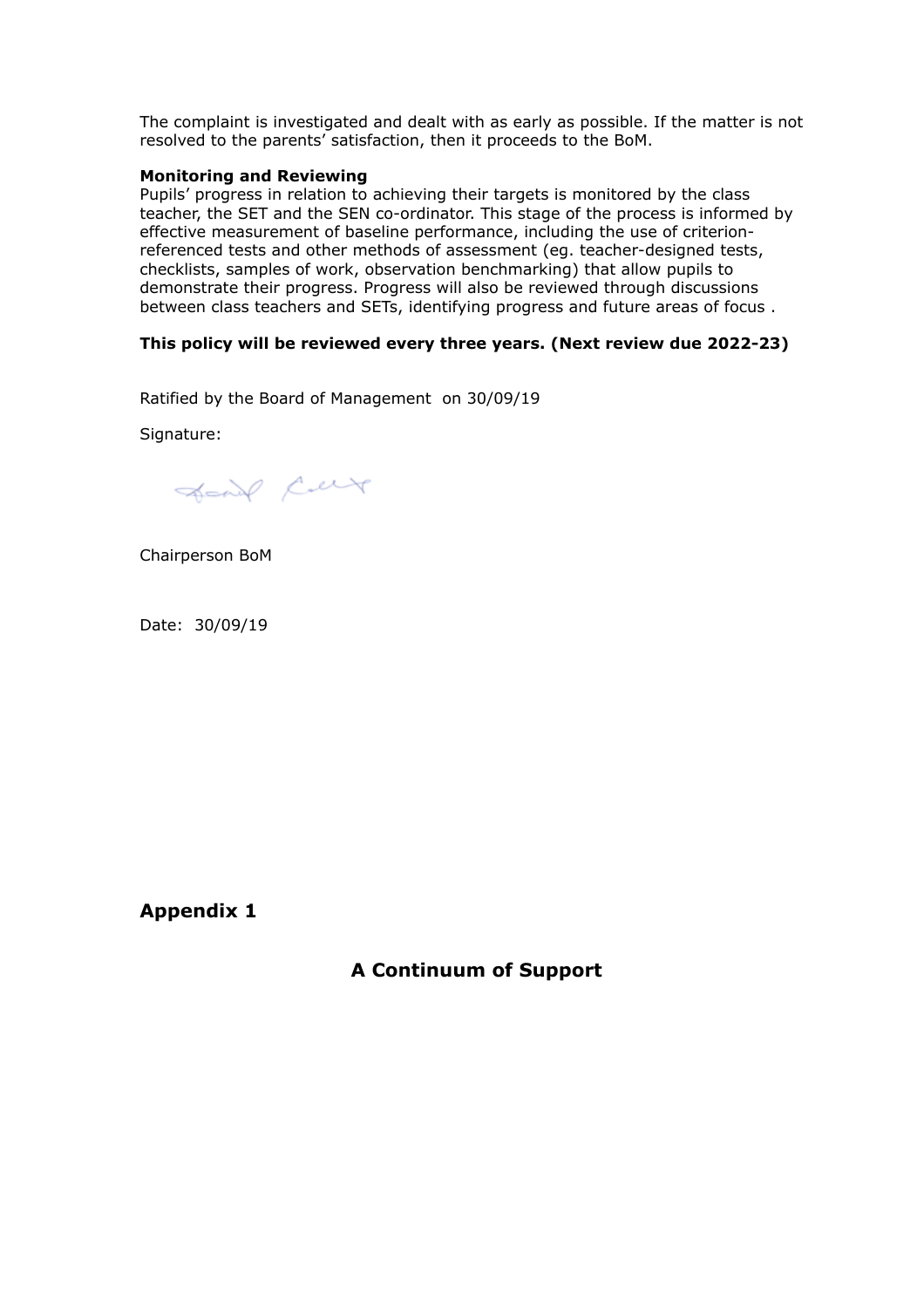

*Developing a student support plan is the outcome of a problem solving process, involving school staff, parent(s)/guardian(s) and the student. We start by identifying concern. We gather information, we put together a plan and we review it.* 

The following documents are used to plan and record for SETs in St. Patrick's. All documents are available as templates on Aladdin and are taken from *Special Education Needs: A Continuum of Support- Resource Pack for Teachers* (2007) and *Guidelines for Primary Schools: Supporting Pupils with Special Educational Needs in Mainstream Schools* (2017).

1.Continuum of Support file (2017 revised). Student support file (opened when child begins on continuum of support **from stage 2**) . This file contains an opening page, an actions log\*, a support checklist, a support plan and a support review.

2. Subsequent plans are saved separately as SUPPORT FILE documents.

3. When a child finishes accessing SETs, the file is closed. This information is dated on the opening page.

\*An Action log is used to record meetings and steps taken.

Other documents which are available and may be used for some children:

! My Thoughts About School (SEN-COS, p.11/12)

# ! **Appendix 2**

**Table 1: Identification of Educational Needs through the Continuum of Support Process**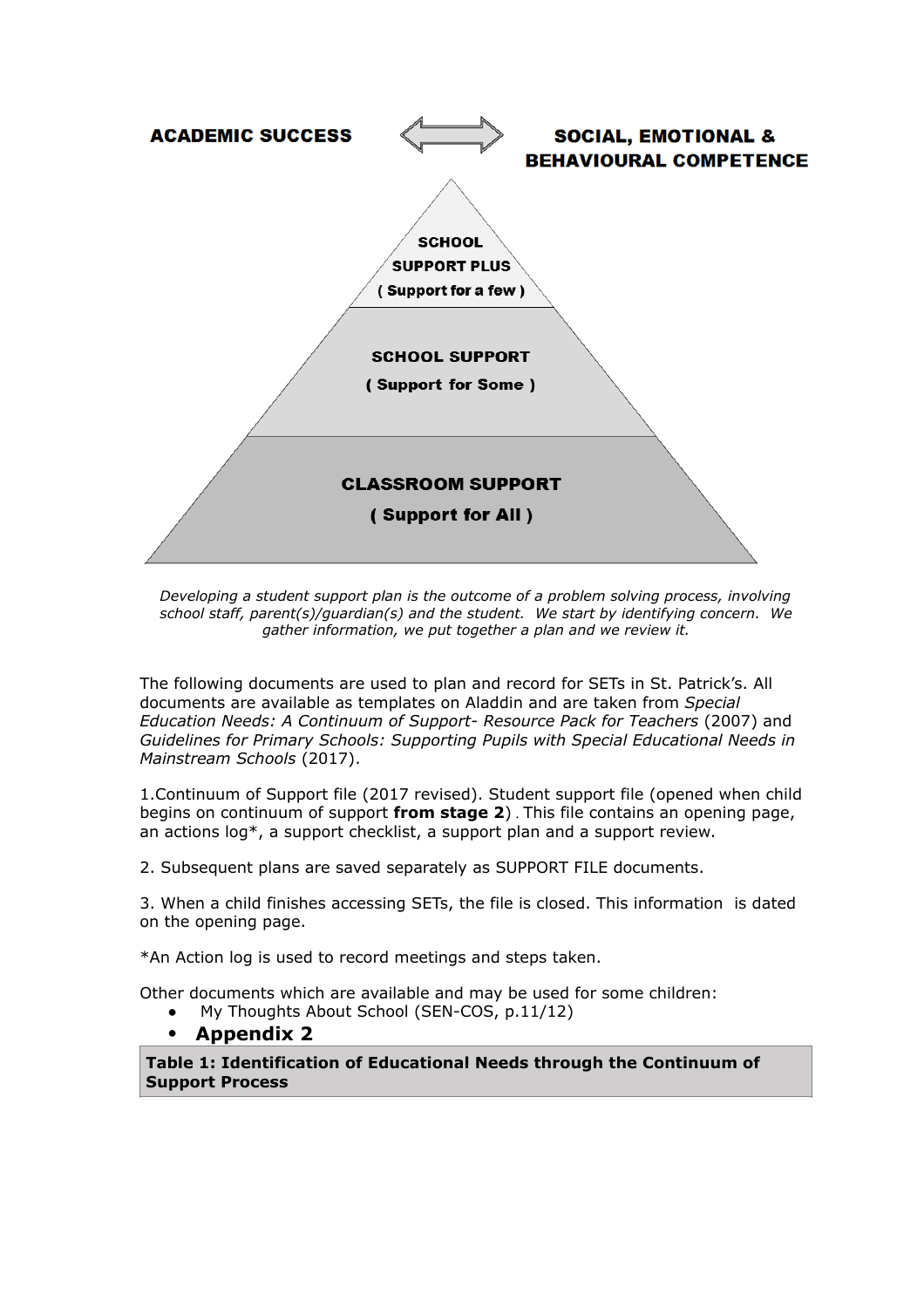| <b>Classroom</b><br><b>Support</b>             | The class teacher considers how to differentiate the learning<br>programme effectively, to accommodate the needs of all pupils in the<br>class.                                                                                                                                                                                                                                                                                                                                                                                            |  |  |  |  |  |
|------------------------------------------------|--------------------------------------------------------------------------------------------------------------------------------------------------------------------------------------------------------------------------------------------------------------------------------------------------------------------------------------------------------------------------------------------------------------------------------------------------------------------------------------------------------------------------------------------|--|--|--|--|--|
|                                                | A classroom support plan is developed and/or adjusted over time for<br>those pupils who do not respond appropriately to the differentiated<br>programme.                                                                                                                                                                                                                                                                                                                                                                                   |  |  |  |  |  |
|                                                | This is informed by:<br>Parental consultation<br>Teacher observation records<br>Teacher-designed measures/assessments<br>Basic needs checklist *<br>Learning environment checklist*<br>Pupil consultation - My Thoughts About School Checklist*<br>Literacy and numeracy tests<br>Screening tests of language skills<br>$\bullet$<br>A classroom support plan runs for an agreed period of time and is                                                                                                                                     |  |  |  |  |  |
|                                                | subject to review.<br>*Documents available on Aladdin                                                                                                                                                                                                                                                                                                                                                                                                                                                                                      |  |  |  |  |  |
| <b>School</b><br><b>Support</b>                | At this level, a support plan is devised and informed by:<br>Teacher observation records<br>Teacher-designed measures/assessments<br>$\bullet$<br>Parent and pupil interviews<br>$\bullet$<br>Learning environment checklist<br>$\bullet$<br>Diagnostic assessments in literacy/numeracy<br>$\bullet$<br>Formal observation of behaviour including ABC charts,<br>$\bullet$<br>frequency measures<br>Functional assessment as appropriate, including screening<br>$\bullet$<br>measures for social, emotional and behavioural difficulties |  |  |  |  |  |
|                                                | A support plan at this level may detail suitable teaching approaches,<br>including team-teaching, small groups or individual tuition. A school<br>support plan operates for an agreed period of time and is subject to<br>review.                                                                                                                                                                                                                                                                                                          |  |  |  |  |  |
| <b>School</b><br><b>Support</b><br><b>Plus</b> | This level of the continuum is informed by a detailed, systematic<br>approach to information gathering and assessment using a broad<br>range of formal and informal assessment tools, reports from outside<br>professionals (as appropriate) and may include:                                                                                                                                                                                                                                                                              |  |  |  |  |  |
|                                                | Teacher observation and teacher-designed measures<br>$\bullet$<br>Parent and pupil interviews<br>$\bullet$<br>Functional assessment<br>$\bullet$<br>Results of standardised testing such as measures of cognitive<br>$\bullet$<br>ability, social, emotional and behavioural functioning,<br>adaptive functioning etc.                                                                                                                                                                                                                     |  |  |  |  |  |
|                                                | Data generated from this process is used to plan an appropriate<br>intervention and can serve as a baseline against which to map<br>progress.                                                                                                                                                                                                                                                                                                                                                                                              |  |  |  |  |  |
|                                                | A support plan at this level is likely to be more detailed and<br>individualised and to include longer term planning and consultation.                                                                                                                                                                                                                                                                                                                                                                                                     |  |  |  |  |  |